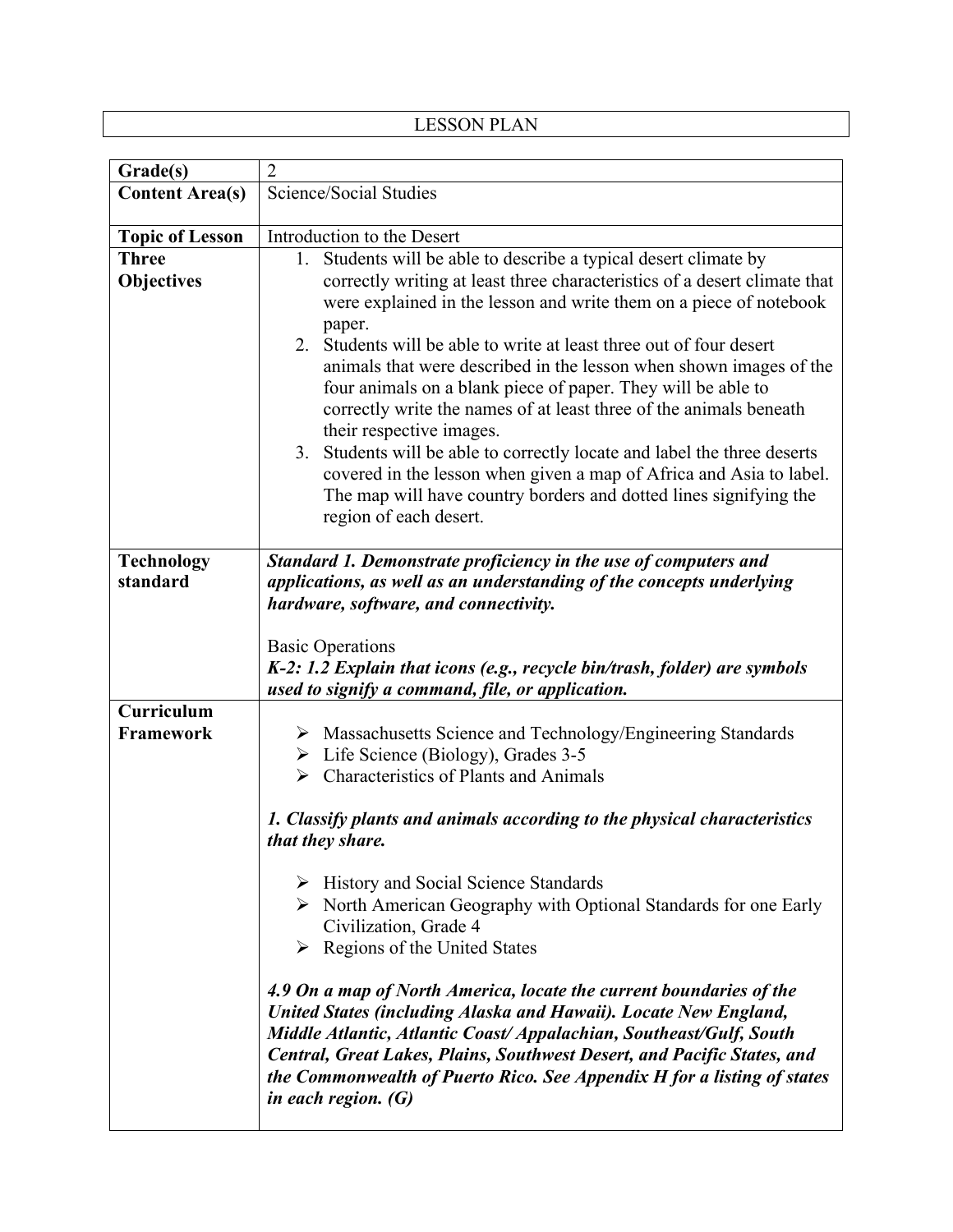|                                                                                                         | 4.11 Describe the climate, major physical features, and major natural<br>resources in each region. (G)                                                                                                                                                                                                                                                                                                                                                                                                                                                                                                                                                                                                                                                                                                                                                                                        |
|---------------------------------------------------------------------------------------------------------|-----------------------------------------------------------------------------------------------------------------------------------------------------------------------------------------------------------------------------------------------------------------------------------------------------------------------------------------------------------------------------------------------------------------------------------------------------------------------------------------------------------------------------------------------------------------------------------------------------------------------------------------------------------------------------------------------------------------------------------------------------------------------------------------------------------------------------------------------------------------------------------------------|
| <b>Materials</b><br>needed                                                                              | One easel in the front of the classroom for teacher to write students'<br>brainstorming on<br>One computer with internet access and LCD projector in the<br>classroom<br>A computer lab with internet access and enough computers for each<br>student (or personal computers/ipads that can be used in the<br>classroom if school has enough resources, or pairs of students to<br>each computer if school has fewer resources)<br>A writing utensil for each student (for the assessment) and the<br>$\bullet$<br>teacher (to write on the easel)<br>A blank sheet of paper to write three characteristics of a desert<br>climate on<br>A sheet of paper with images of the four desert animals described in<br>the lesson<br>A blank map of Africa and Asia for students to label                                                                                                           |
| Lesson<br>Procedure, Web<br>Site Use, and<br><b>Technology</b><br><b>Standard</b><br><b>Instruction</b> | The students will be seated on the rug in the front of the classroom in front<br>of an easel (chalkboard, whiteboard, or interactive board would also work).<br>I will begin by asking the students what they already know about deserts<br>(What is the weather/climate like there? What kinds of plants and animals<br>exist? Do you know where any deserts are located around the world?).<br>They will raise their hands to volunteer answers and I will write their ideas<br>down on the easel. After the class has come up with several things they<br>know about deserts, I will create another page/section/list on the easel and<br>ask students what they want to know about deserts. Again, students will<br>raise their hands and volunteer facts that they would like to learn about the<br>desert. I will also write these on the easel where they are visible to the<br>class. |
|                                                                                                         | Next I will go to the computer and pull up the website and have it projected<br>on the interactive board at the front of the classroom. I will explain to the<br>students that we are going to be using the website I created to help them<br>learn more about deserts. I will explain that we will be introduced to it as a<br>class, then students will be given time to explore the website on their own.<br>I will introduce the website by starting on the home page and showing the<br>students how to use the navigation bars and the menu at the top of the page.                                                                                                                                                                                                                                                                                                                     |
|                                                                                                         | I will then take a moment to explain the use of icons on the website. I will<br>first ask students if they know what icons are, and if so, ask them to give<br>examples of some icons they have seen before. Then on the home page, I<br>will explain to students what the different icons at the top of the page mean<br>(e.g. home, desert plants, desert animals, quiz, etc.). I will also explain to<br>students that the arrows (icons) at the bottom of the page, will take the user<br>either to the following page, or back to the previous page. After this<br>explanation and demonstration, I will ask for a few volunteers from the                                                                                                                                                                                                                                               |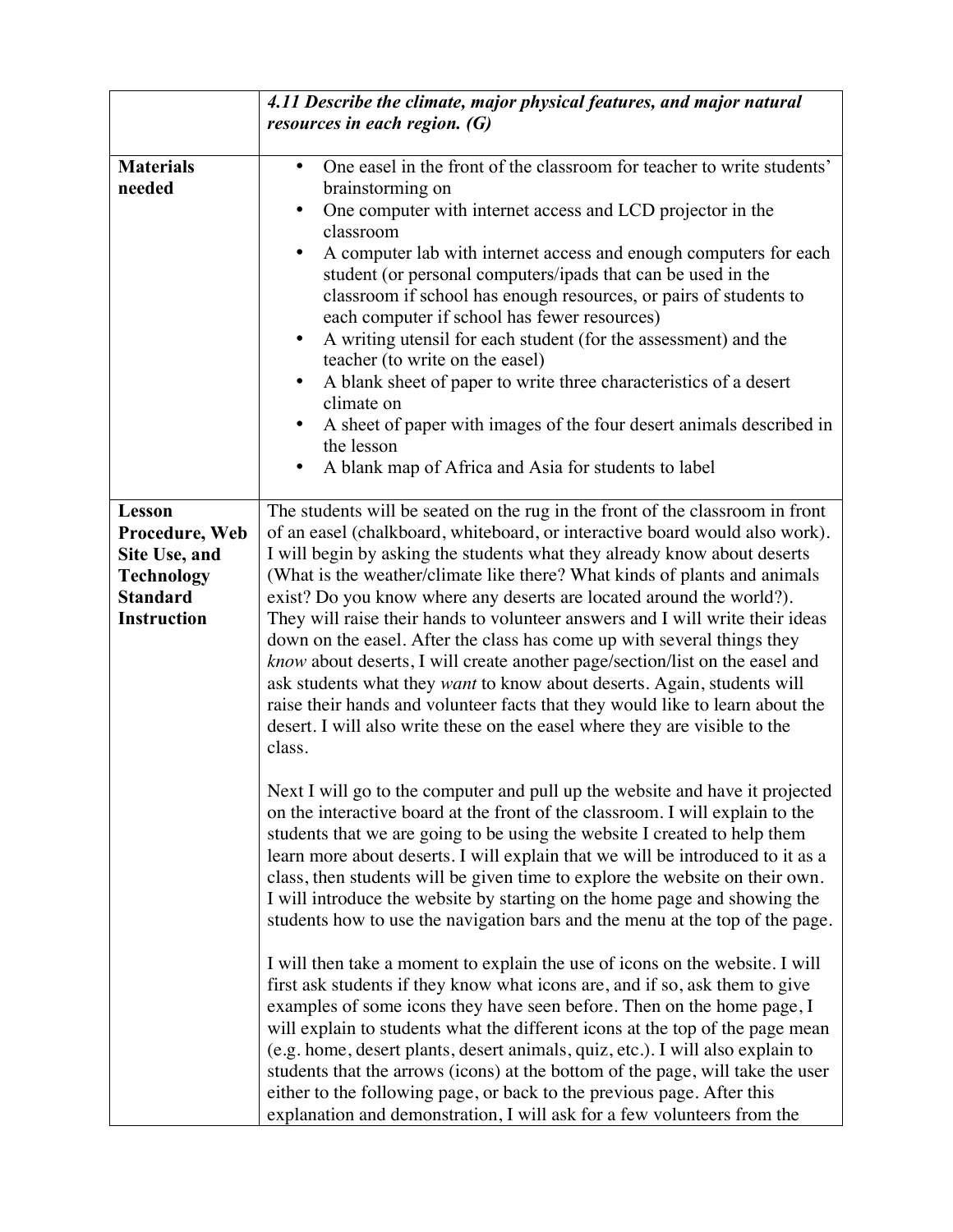| class to put the information in their own words and describe to their<br>classmates what icons are and do.                                                                                                                                                                                                                                                                                                                                                                                                                                                                                                                                                                                                                                                                                                                                                                                                                                                     |
|----------------------------------------------------------------------------------------------------------------------------------------------------------------------------------------------------------------------------------------------------------------------------------------------------------------------------------------------------------------------------------------------------------------------------------------------------------------------------------------------------------------------------------------------------------------------------------------------------------------------------------------------------------------------------------------------------------------------------------------------------------------------------------------------------------------------------------------------------------------------------------------------------------------------------------------------------------------|
| After explaining the navigation and icons on my website, I will leave the<br>home page. I will begin by opening the content page on the climate of<br>deserts. I will ask if anyone in the class has ever visited a desert-if so,<br>what was its climate like? I will then ask students to volunteer to read the<br>information on that page, and call on students—allowing each volunteer to<br>read a sentence or two. Together we will look at the pictures and I will ask<br>students to make observations about what they notice, and if it is similar or<br>different to what they thought they already knew about desert climate.<br>Next, I will ask if there are any questions about climate.                                                                                                                                                                                                                                                        |
| I will then go to the next menu (after climate) in the navigation bar: desert<br>plants. I will scroll down under this menu and choose (with help from the<br>students based on raised hands) one of the plants that are listed. I will open<br>that page, and again, I will ask students to volunteer to help read the<br>information written on the page. We will explore the media on the page<br>(voki, video, images—depending on which plant page it is) and I will<br>explain to students how to watch a video (by clicking the "play" icon) and<br>use other media throughout the website. Students again will note<br>observations they make about the particular plant. I will ask them questions<br>about how they think the plant is affected by the climate, and how they<br>think climate and this plant are related. After thoroughly reading the page, I<br>will ask students if they have any questions about what they have just<br>learned. |
| I will then return to the home page of the website, explaining to students<br>how I get there, and showing them multiple ways to do this (so as to<br>reiterate the navigation of the website). I will then check in and make sure<br>that the class understands the navigation and the set-up of the website. I<br>will then tell students that we are going to quickly and quietly transition to<br>the computer lab. I will ask students to be quiet in the hallway, and find a<br>seat quickly and without speaking once we have entered the lab.                                                                                                                                                                                                                                                                                                                                                                                                          |
| [TRANSITION TO COMPUTER LAB]<br>After the students have been settled I will explain to students that their task<br>is to explore the website on their own, going from page to page (in order of<br>the menus—or the arrows at the bottom of each page). I will remind them<br>that there is a quiz on the website that can be taken after they have looked<br>at all of the pages, but make it clear that it is most important for them to<br>read each page thoroughly, rather than race through to get to the quiz. I will<br>also explain that they can submit answers more than once if they select the<br>wrong choice. Students will then be set free to explore the website, and I<br>(and any other adults in the room) will stroll around, checking in with<br>students and assisting them when they are in need of help.                                                                                                                             |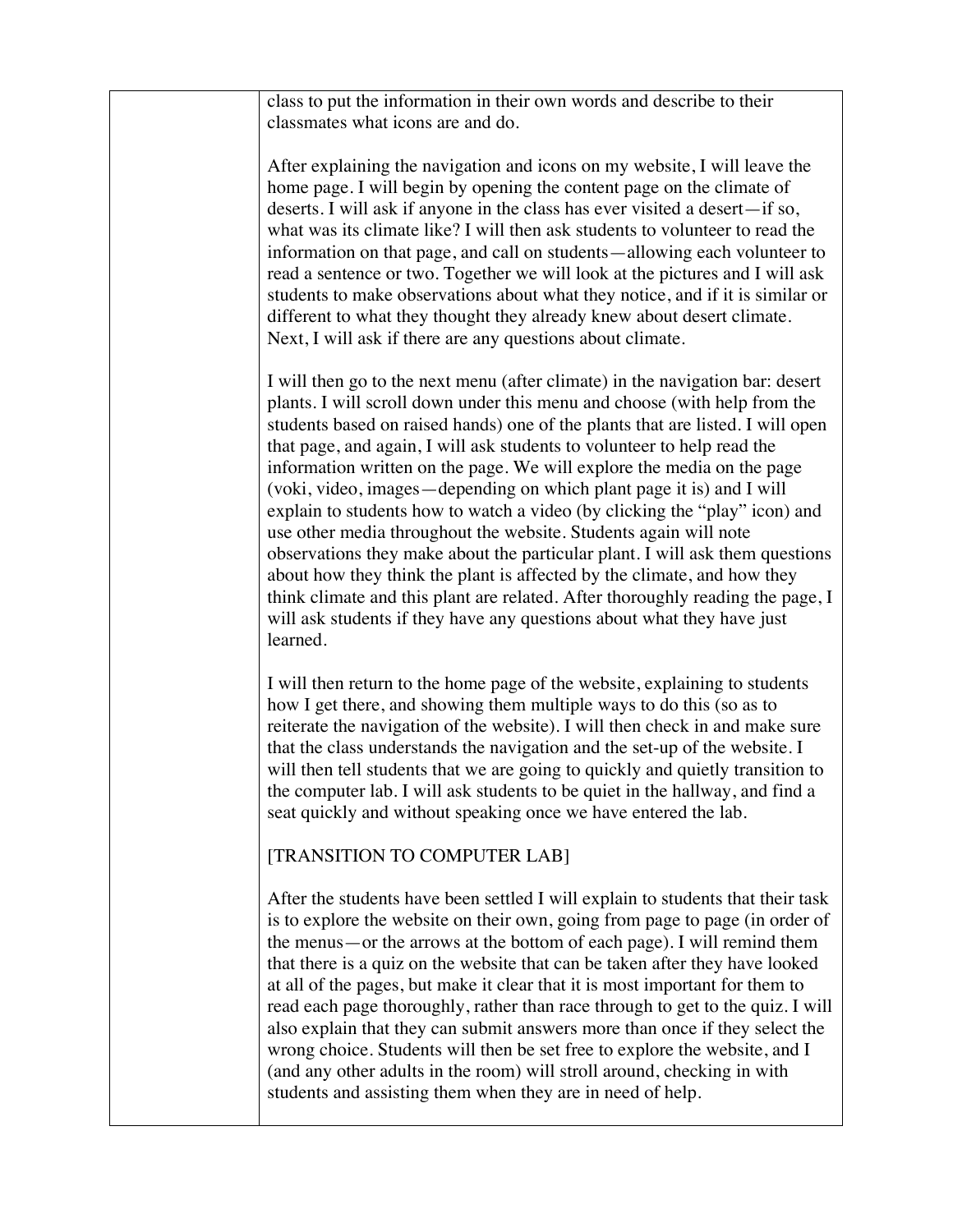|                               | I will give the class a five minute warning, but after about twenty to thirty<br>minutes of free exploration time, I will call the class back to attention.<br>They will close out of the website on their computers, put the computers to<br>sleep, and line up quietly at the door. We will then head back to the<br>classroom where we will assemble again on the rug by the easel.<br>(This wrap-up could also take place in the computer lab if transition time is<br>an issue). After returning to the classroom and re-assembling on the rug, I<br>will remind students of their brainstorming from earlier. I will briefly<br>review the things they said they already knew about deserts, and the things<br>they wanted to know. Then I will ask them what they have learned. I will<br>ask them if anything they thought they knew before had changed, or if<br>some of their questions have been answered. Students will volunteer by<br>raising their hands and I will call on them one at a time, listing their ideas<br>on the easel (on a new page, or within a new section). |
|-------------------------------|----------------------------------------------------------------------------------------------------------------------------------------------------------------------------------------------------------------------------------------------------------------------------------------------------------------------------------------------------------------------------------------------------------------------------------------------------------------------------------------------------------------------------------------------------------------------------------------------------------------------------------------------------------------------------------------------------------------------------------------------------------------------------------------------------------------------------------------------------------------------------------------------------------------------------------------------------------------------------------------------------------------------------------------------------------------------------------------------|
| <b>How will</b>               | What is your assessment plan for this lesson?                                                                                                                                                                                                                                                                                                                                                                                                                                                                                                                                                                                                                                                                                                                                                                                                                                                                                                                                                                                                                                                |
| students be                   |                                                                                                                                                                                                                                                                                                                                                                                                                                                                                                                                                                                                                                                                                                                                                                                                                                                                                                                                                                                                                                                                                              |
| assessed to                   | Paste your three objectives from "Lesson Basics" in this box. After each                                                                                                                                                                                                                                                                                                                                                                                                                                                                                                                                                                                                                                                                                                                                                                                                                                                                                                                                                                                                                     |
| make sure they<br>are able to | one, explain how your lesson and assessment plan will make sure that the<br>learning outcome is reached.                                                                                                                                                                                                                                                                                                                                                                                                                                                                                                                                                                                                                                                                                                                                                                                                                                                                                                                                                                                     |
| perform the                   |                                                                                                                                                                                                                                                                                                                                                                                                                                                                                                                                                                                                                                                                                                                                                                                                                                                                                                                                                                                                                                                                                              |
| objectives?                   | <b>Objective 1:</b> Students will be able to describe a typical desert climate by                                                                                                                                                                                                                                                                                                                                                                                                                                                                                                                                                                                                                                                                                                                                                                                                                                                                                                                                                                                                            |
|                               | correctly naming at least three characteristics of a desert climate that were<br>explained in the lesson and write them on a piece of notebook paper.<br><b>Assessment 1:</b> After a couple of days of reviewing the material, students<br>will each be given a piece of blank paper and will be asked to write down<br>three characteristics of a desert climate that they remember from the lesson.<br>They will have ten minutes to complete this. I will walk around and check<br>to make sure all students have this written down, then I will ask them to<br>turn to the person next to them (groups of three as necessary) and discuss<br>their responses for five minutes. I will then ask for volunteers to share one<br>of the characteristics their group has come up with.                                                                                                                                                                                                                                                                                                      |
|                               | Objective 2: Students will be able to identify at least three out of four<br>desert animals that were described in the lesson when shown images of the<br>four animals on a blank piece of paper. They will be able to correctly write<br>the names of at least three of the animals beneath their respective images.<br><b>Assessment 2:</b> The class will review the desert animals they learned about<br>over the course of the next couple of days. At the end of the week (within a<br>couple of days of the original lesson), students will be given a sheet of<br>paper with images of all four desert animals, each with a blank line/space<br>beneath it. Students will then be asked to fill in at least three of these blank<br>spaces with the animal's name whose image is above the line. After<br>students have completed this task, I will collect the assessments, but again I<br>will review the animals on the website.                                                                                                                                                  |
|                               | <b>Objective 3:</b> Students will be able to correctly locate the three deserts                                                                                                                                                                                                                                                                                                                                                                                                                                                                                                                                                                                                                                                                                                                                                                                                                                                                                                                                                                                                              |